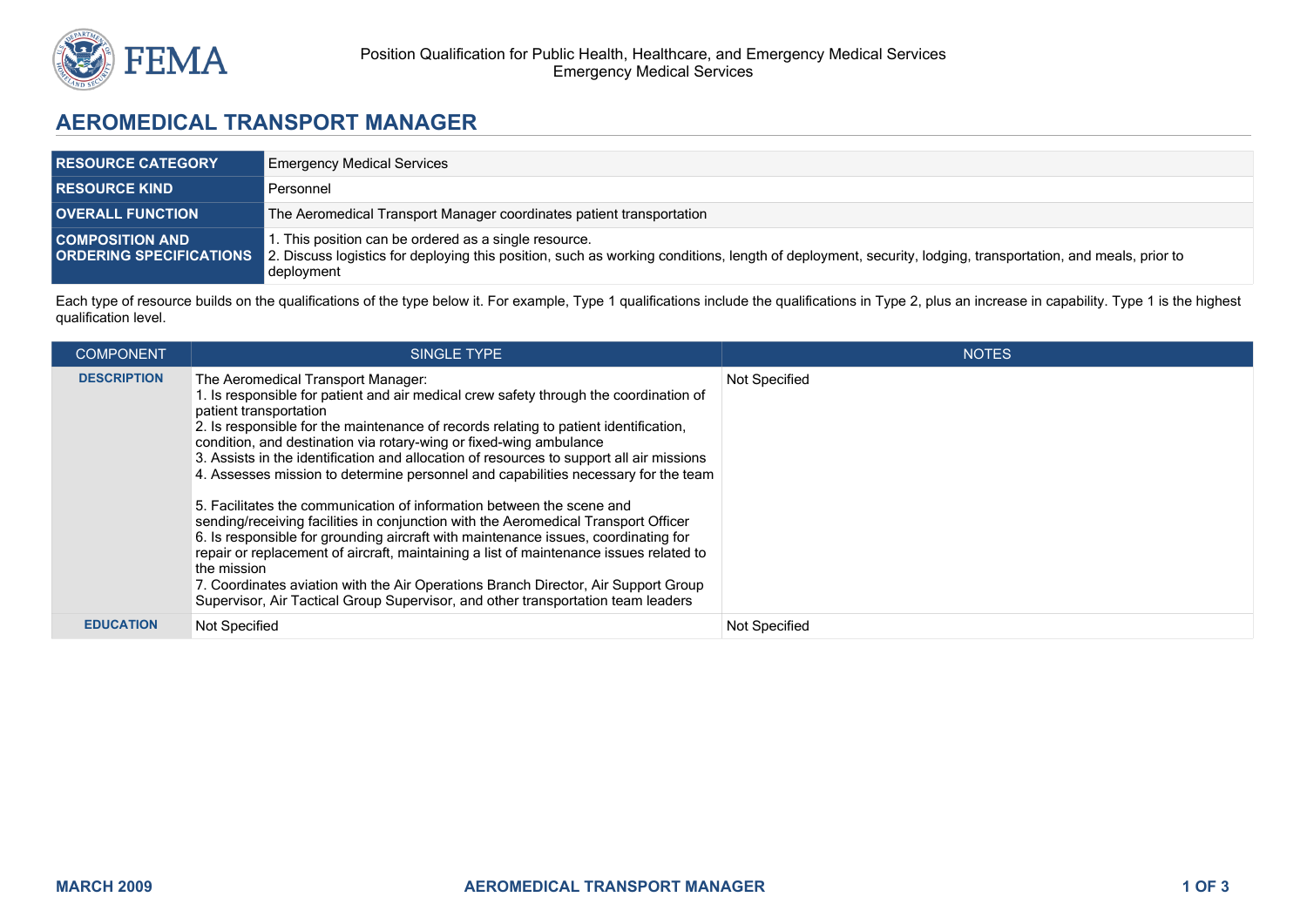

| <b>COMPONENT</b>                                                                            | <b>SINGLE TYPE</b>                                                                                                                                                                                                                                                                                                                                                                                                                                                                                                                                                                                                                                                                                                                                                                                                                                                                                   | <b>NOTES</b>                                                                                                                                                                                                                                  |
|---------------------------------------------------------------------------------------------|------------------------------------------------------------------------------------------------------------------------------------------------------------------------------------------------------------------------------------------------------------------------------------------------------------------------------------------------------------------------------------------------------------------------------------------------------------------------------------------------------------------------------------------------------------------------------------------------------------------------------------------------------------------------------------------------------------------------------------------------------------------------------------------------------------------------------------------------------------------------------------------------------|-----------------------------------------------------------------------------------------------------------------------------------------------------------------------------------------------------------------------------------------------|
| <b>TRAINING</b>                                                                             | Completion of the following:<br>1. IS-100: Introduction to the Incident Command System, ICS-100<br>2. IS-200: Basic Incident Command System for Initial Response, ICS-200<br>3. ICS-300: Intermediate Incident Command System for Expanding Incidents<br>4. IS-700: National Incident Management System, An Introduction<br>5. IS-800: National Response Framework, An Introduction<br>6. E/L986: Introduction to Air Operations<br>7. E/L987: Air Support Group Supervisor<br>8. Air Medical Resource Management or equivalent<br>9. Training in accordance with Occupational Safety and Health Administration<br>(OSHA) 29 Code of Federal Regulations (CFR) Part 1910.120: Hazardous<br><b>Materials Awareness</b><br>10. Training in accordance with OSHA 29 CFR Part 1910.134: Respiratory<br>Protection<br>11. Training in accordance with OSHA 29 CFR Part 1910.1030: Bloodborne<br>Pathogens | Identified equivalent trainings should meet or exceed course learning objectives.                                                                                                                                                             |
| <b>EXPERIENCE</b>                                                                           | Knowledge, Skills, and Abilities:<br>1. Ability to implement proper safety standards for patients requiring air medical<br>transport, including the triage, inclusion, and exclusion criteria to select patients for<br>air ambulance transport<br>2. Knowledge of the management and care of patients involved in a Mass Casualty<br>Incident (MCI)<br>Experience:<br>1. Supervisory, management, or administrative experience with an air medical<br>transport service<br>2. Experience working flightline, heliport, landing zone (LZ), and radio operations                                                                                                                                                                                                                                                                                                                                      | Not Specified                                                                                                                                                                                                                                 |
| <b>PHYSICAL/MEDICAL</b><br><b>FITNESS</b>                                                   | Moderate                                                                                                                                                                                                                                                                                                                                                                                                                                                                                                                                                                                                                                                                                                                                                                                                                                                                                             | NIMS Guideline for the National Qualification System (NQS) defines<br>Physical/Medical Fitness levels for NIMS positions.                                                                                                                     |
| <b>CURRENCY</b>                                                                             | 1. Functions in this position during an operational incident, planned event, exercise,<br>drill, or simulation at least once every two years<br>2. Immunizations up-to-date and commensurate with mission assignment<br>3. Background checks as applicable law permits or requires                                                                                                                                                                                                                                                                                                                                                                                                                                                                                                                                                                                                                   | Provider must carry out and use any background checks as applicable law specifies.<br>This may include a background check completed within past 12 months, sex<br>offender registry check, and a local, state, and national criminal history. |
| <b>PROFESSIONAL AND</b><br><b>TECHNICAL</b><br><b>LICENSES AND</b><br><b>CERTIFICATIONS</b> | Not Specified                                                                                                                                                                                                                                                                                                                                                                                                                                                                                                                                                                                                                                                                                                                                                                                                                                                                                        | Not Specified                                                                                                                                                                                                                                 |